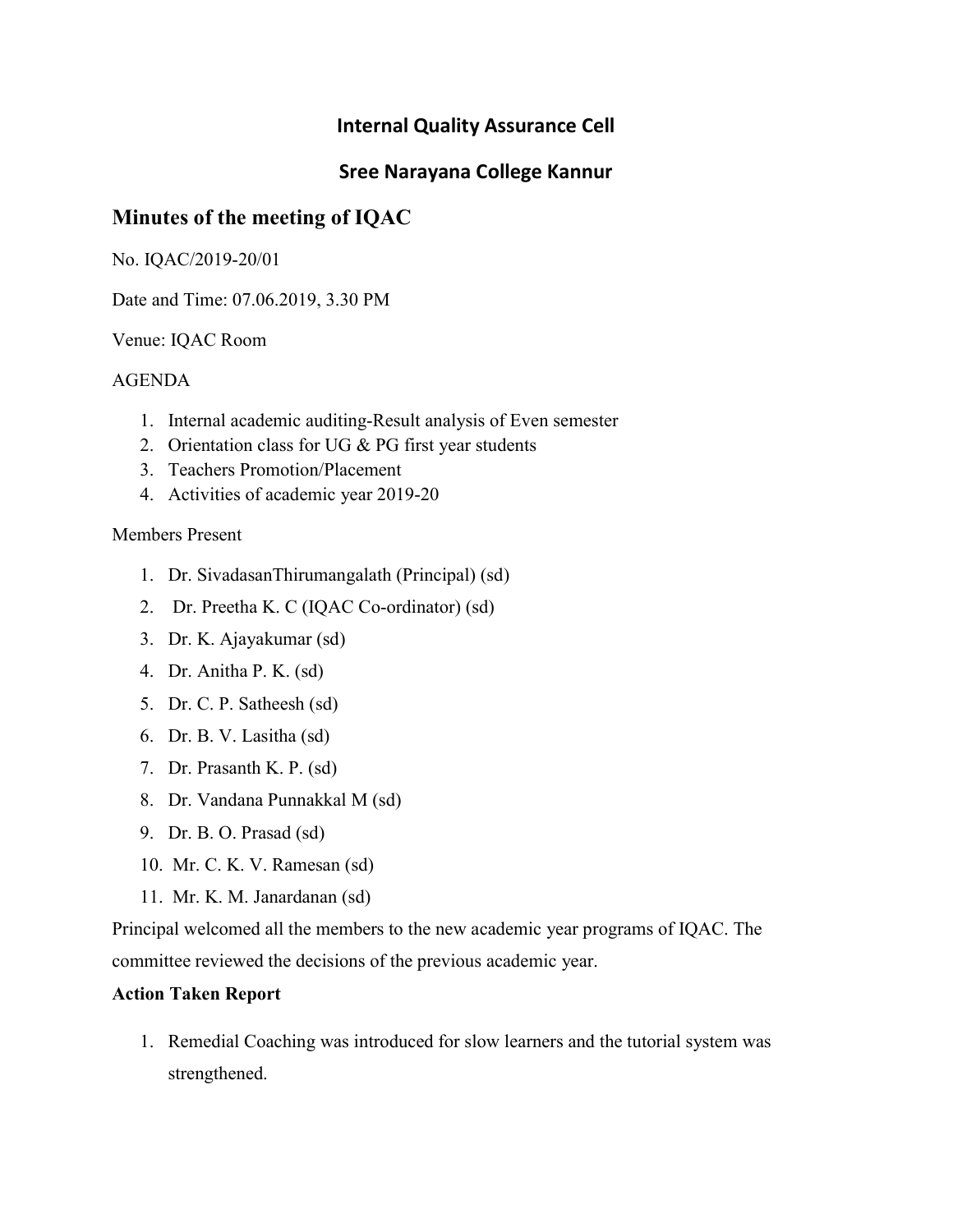- 2. Carrier guidance and counseling cell was reconstructed by including members from all departments. Decided to conduct carrier counseling class for UG and PG students.
- 3. Proposal has been submitted to sanction Rain Water Harvesting unit for the college from MLA's local development fund.

- 1. All the departments are informed to discuss the results of UG and PG courses within the departments and submit the reports to IQAC.
- 2. Decided to constitute a screening committee to review the promotion papers of teachers.
- 3. Decided to conduct orientation program for first semester UG and PG students.
- 4. IQAC discussed the plan of action for the next academic year.
- 5. Decided to organize seminars, conferences and workshops within the college. Teachers are advised to participate in such programs.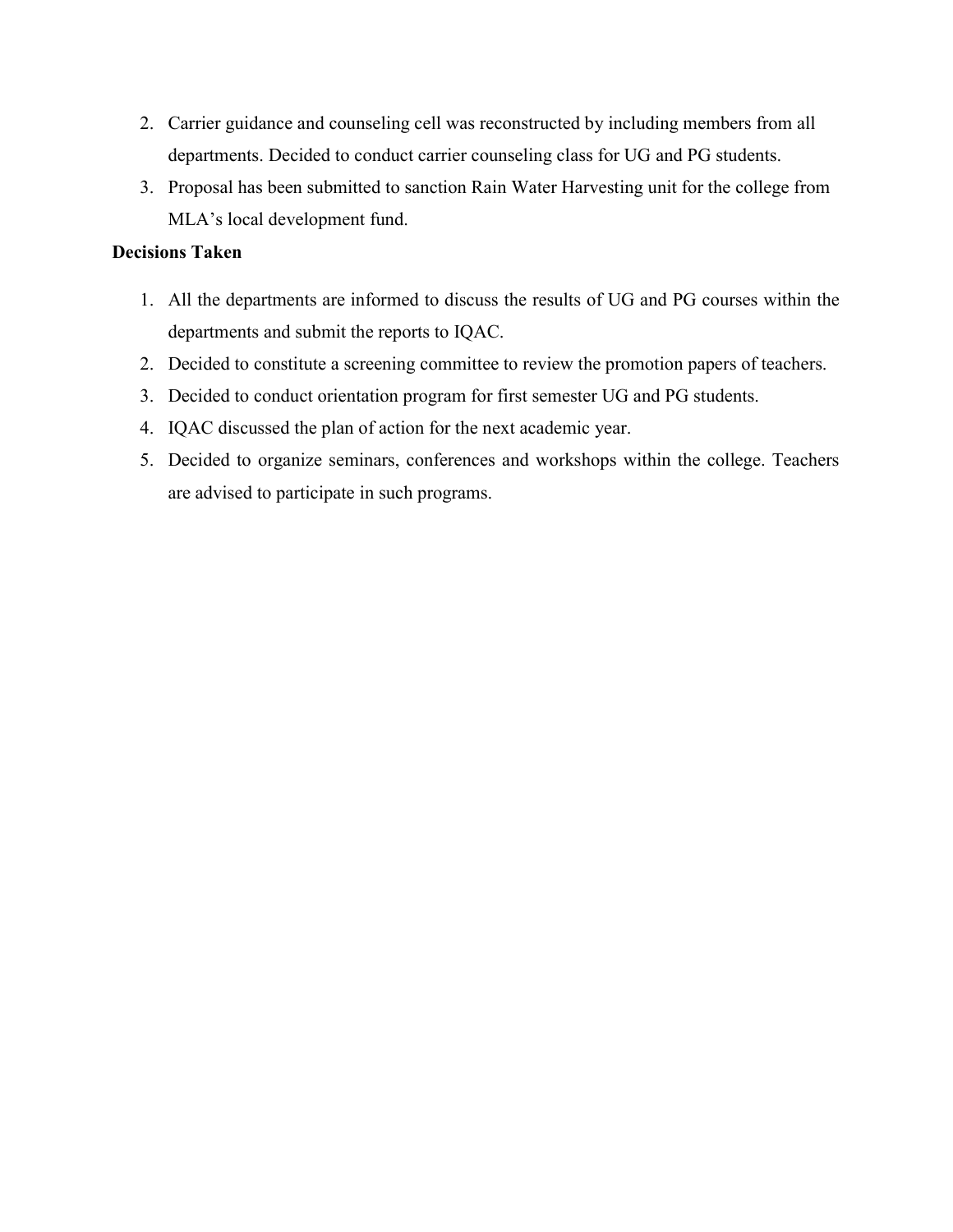## Sree Narayana College Kannur

# Minutes of the meeting of IQAC

No. IQAC/2019-20/02

Date and Time: 08.08.2019, 3.30 PM

Venue: IQAC Room

## AGENDA

- 1. Action taken report
- 2. Internal/Continuous evaluation
- 3. Enrolment in various forums-NCC, NSS, WWS, ASAP, SSP.
- 4. PTA meeting
- 5. AQAR data submission.

### Members Present

- 1. Dr. SivadasanThirumangalath (Principal) (sd)
- 2. Dr. Preetha K. C (IQAC Co-ordinator) (sd)
- 3. Dr. K. Ajayakumar (sd)
- 4. Dr. Anitha P. K. (sd)
- 5. Dr. C. P. Satheesh (sd)
- 6. Dr. B. V. Lasitha (sd)
- 7. Dr. Prasanth K. P. (sd)
- 8. Dr. Vandana Punnakkal M (sd)
- 9. Dr. B. O. Prasad (sd)
- 10. Mr. C. K. V. Ramesan (sd)
- 11. Mr. K. M. Janardanan (sd)

Principal welcomed all the members to the new academic year programs of IQAC. The committee reviewed the decisions of the previous academic year.

### Action Taken Report

1. Even semester results were analyzed for all the UG and PG classes. Departments were decided to conduct remedial teaching for slow learners.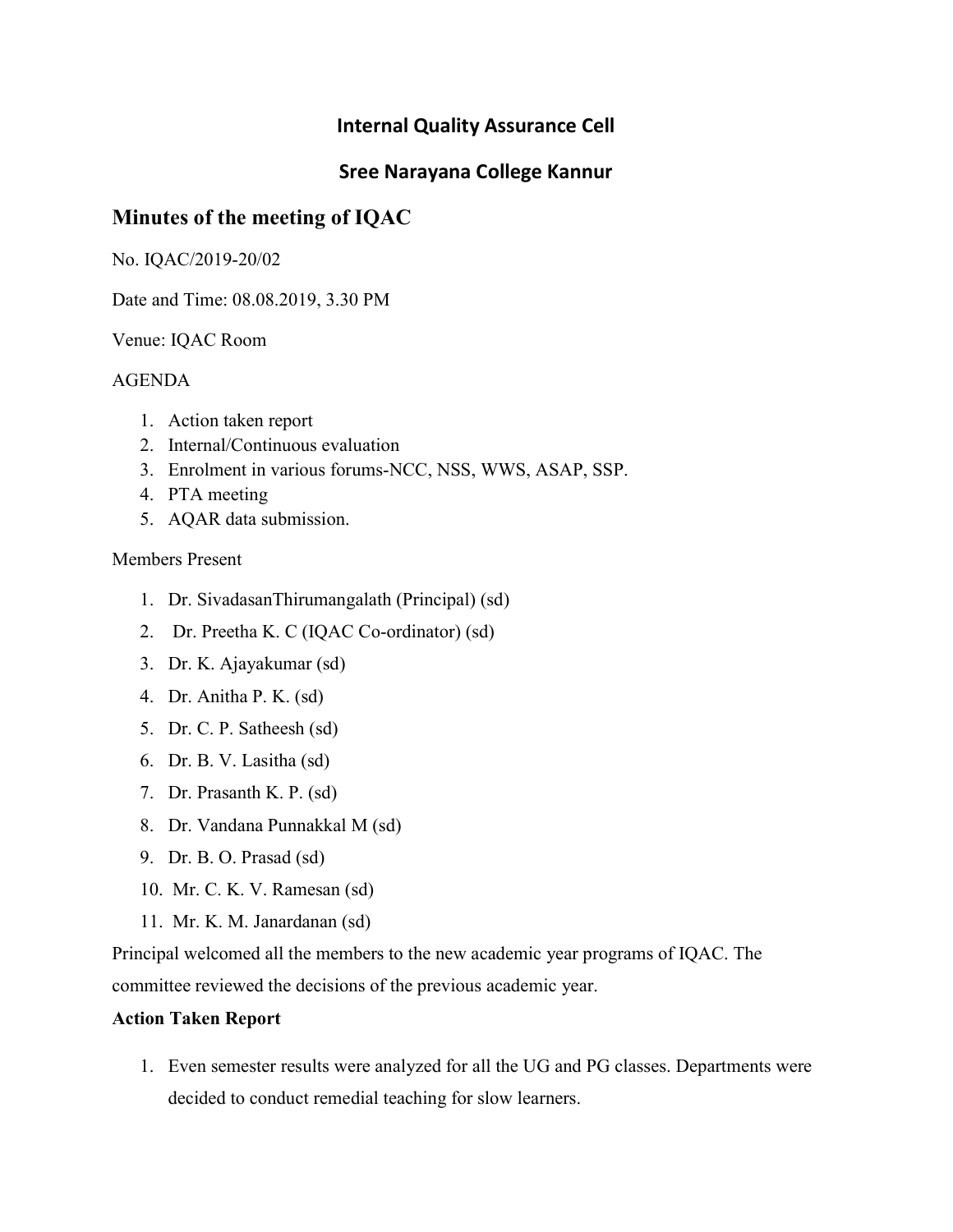- 2. A screening committee was constituted to verify the promotion files of teachers.
- 3. Orientation classes were conducted for UG and PG students to introduce the curriculum.
- 4. A plan of action was chalked out by each department and the various clubs about the programs to be conducted in the year.

- 12. Action taken report of the previous meeting was discussed.
- 13. Decided to publish the internal mark in the department notice board and rectify the complaints before uploading to the university website.
- 14. Newly joined students should be motivated to enroll in various clubs and student support programmes like NSS and NCC.
- 15. Decided to conduct at least one PTA meeting in each semester to update the progress of the students.
- 16. All the departments were announced to submit department data for AQAR.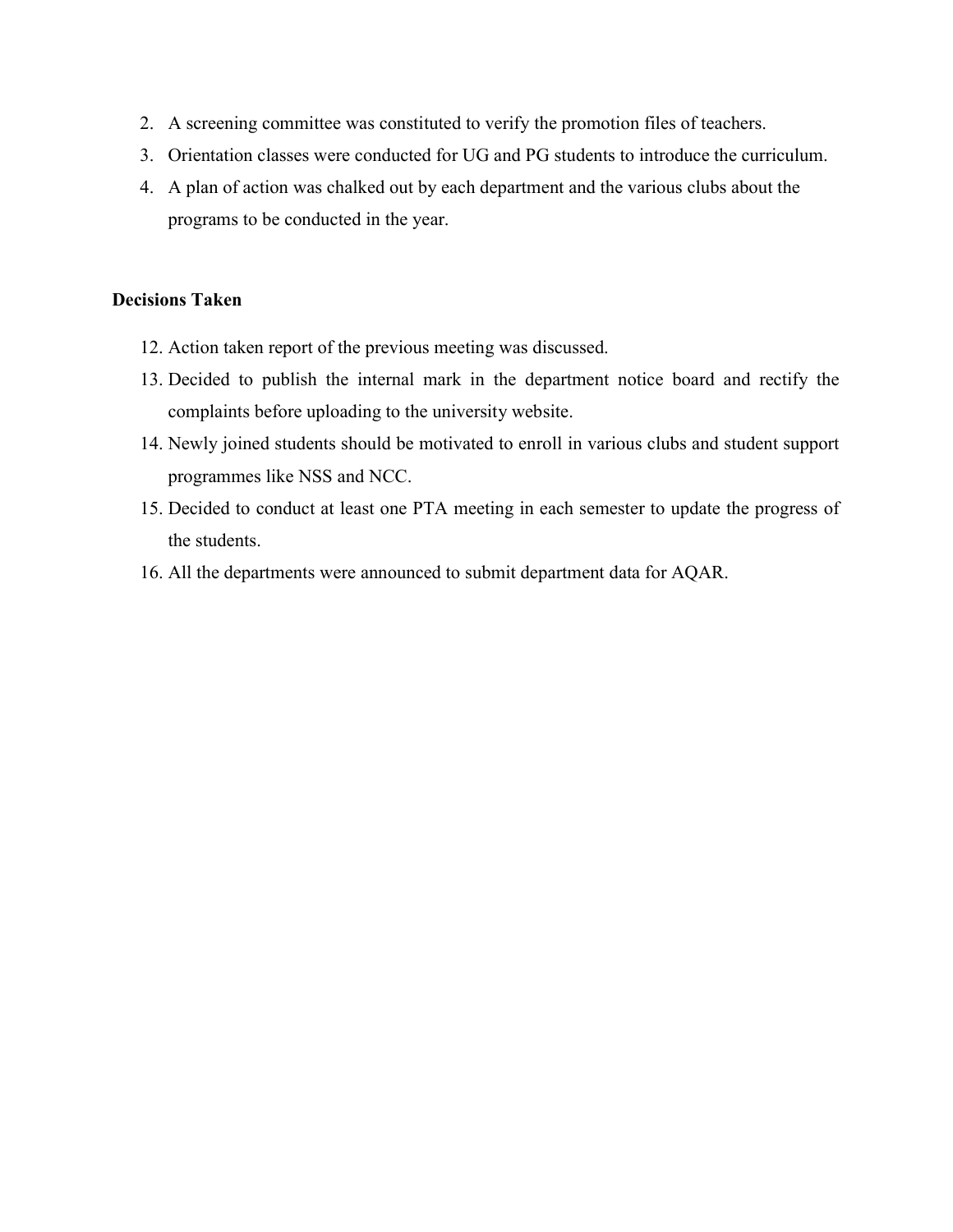# Sree Narayana College Kannur

# Minutes of the meeting of IQAC

No. IQAC/2019-20/03

Date and Time: 22.10.2019, 12.00 PM

Venue: IQAC Room

### AGENDA

- 1. NIRF data submission.
- 2. AQAR (2018-19) data submission.

### Members Present

- 1. Dr. SivadasanThirumangalath (Principal) (sd)
- 2. Dr. Preetha K. C (IQAC Co-ordinator) (sd)
- 3. Dr. K. Ajayakumar (sd)
- 4. Dr. Anitha P. K. (sd)
- 5. Dr. C. P. Satheesh (sd)
- 6. Dr. B. V. Lasitha (sd)
- 7. Dr. Prasanth K. P. (sd)
- 8. Dr. Vandana Punnakkal M (sd)
- 9. Dr. B. O. Prasad (sd)
- 10. Mr. K. M. Janardanan (sd)

Meeting started with silent prayer. Principal welcomed all the members to the meeting and presented a short introduction about NIRF.

### Action Taken Report

- 1. IQAC has taken the initiative to monitor the internal mark submission process.
- 2. Orientation classes were conducted to newly joined students to make them aware of the various clubs such as NSS, NCC, ASAP, WWS, etc.
- 3. PTA Meeting time schedule for each departments were published in consultation with IQAC members and Department Heads.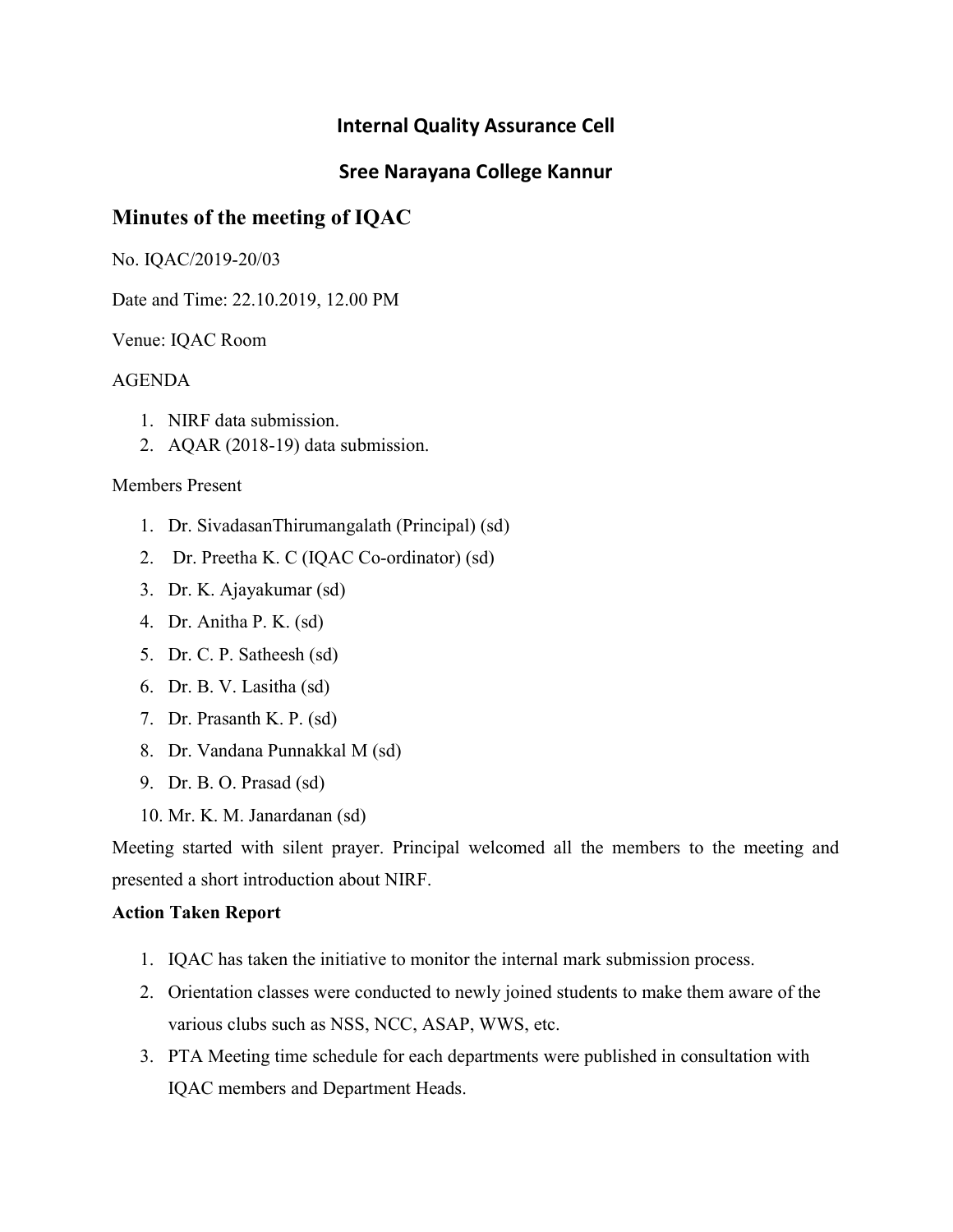4. A committee was constituted to compile the data needed for AQAR submission.

- 1. Decided to create a core committee to coordinate NIRF data submission.
- 2. Decided to collect NIRF and AQAR data from departments and clubs, before November first week.
- 3. Decided to arrange a seminar on NAAC Accreditation procedures for IQAC members and teachers. Decided to invite Dr. R. Raveendran SN Trusts Research officer/Former principal of SN College Varkala as the resource person.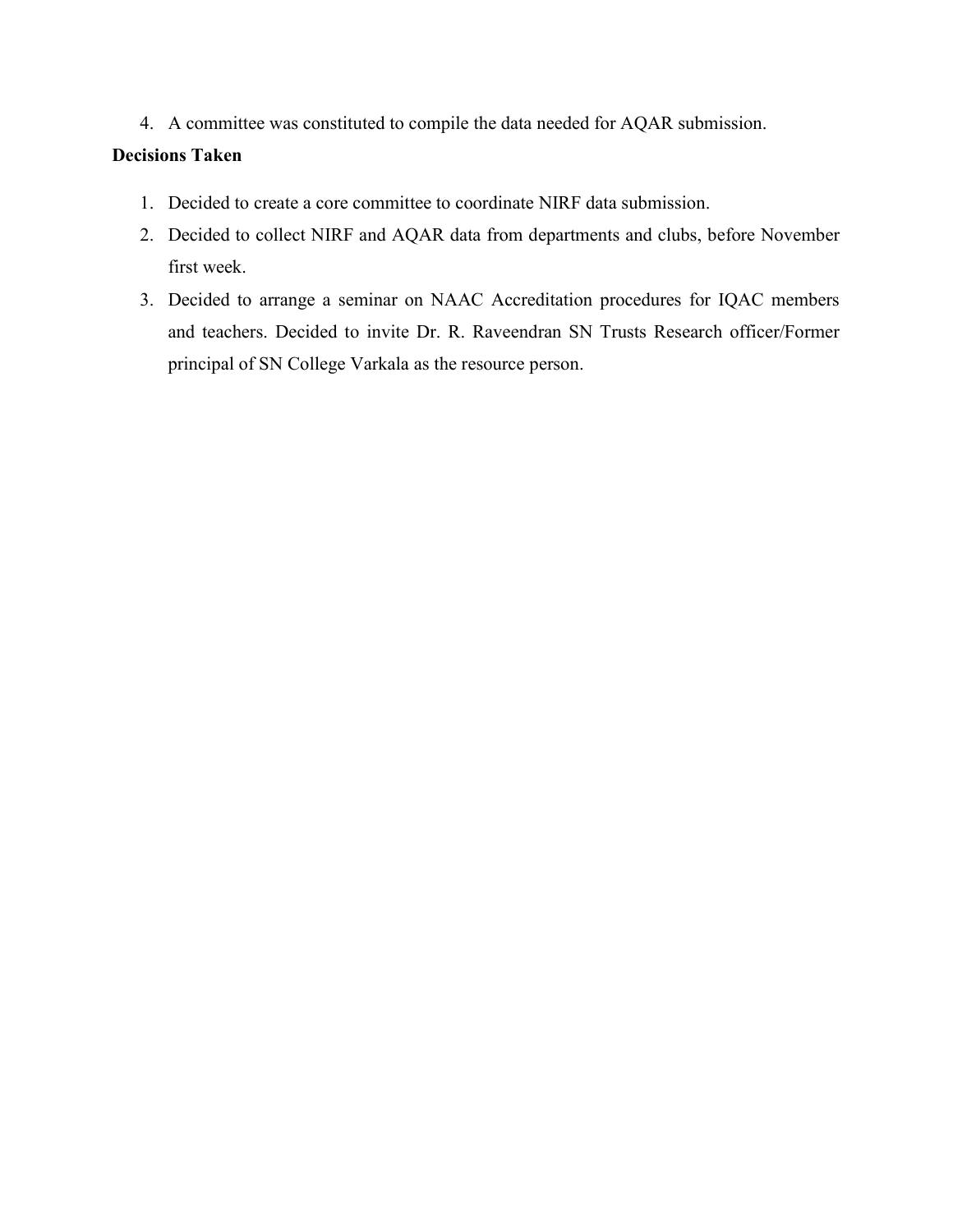# Sree Narayana College Kannur

# Minutes of the meeting of IQAC

No. IQAC/2019-20/04

Date and Time: 09.01.2020, 3.30 PM

Venue: IQAC Room

### AGENDA

- 1. AISHE (2018-19) data submission.
- 2. AQAR (2018-19) data submission.

#### Members Present

- 1. Dr. SivadasanThirumangalath (Principal) (sd)
- 2. Dr. Preetha K. C (IQAC Co-ordinator) (sd)
- 3. Dr. K. Ajayakumar (sd)
- 4. Dr. Anitha P. K. (sd)
- 5. Dr. C. P. Satheesh (sd)
- 6. Dr. B. V. Lasitha (sd)
- 7. Dr. Prasanth K. P. (sd)
- 8. Dr. Vandana Punnakkal M (sd)
- 9. Dr. B. O. Prasad (sd)
- 10. Mr. K. M. Janardanan (sd)

#### Action Taken Report

- 1. A core committee was constituted to coordinate NIRF data submission. Dr. Anitha. P. K, Dr. K. P. Prasanth, Dr. C.P.Satheesh, and Mr. C. K.V.Rameshan was selected as the NIRF core committee members.
- 2. IQAC has verified the data for AQAR and NIRF submitted by each department.
- 3. Conducted seminar on 'NAAC Accreditation procedures for IQAC members and teachers' was organized on the first week of nuvember.